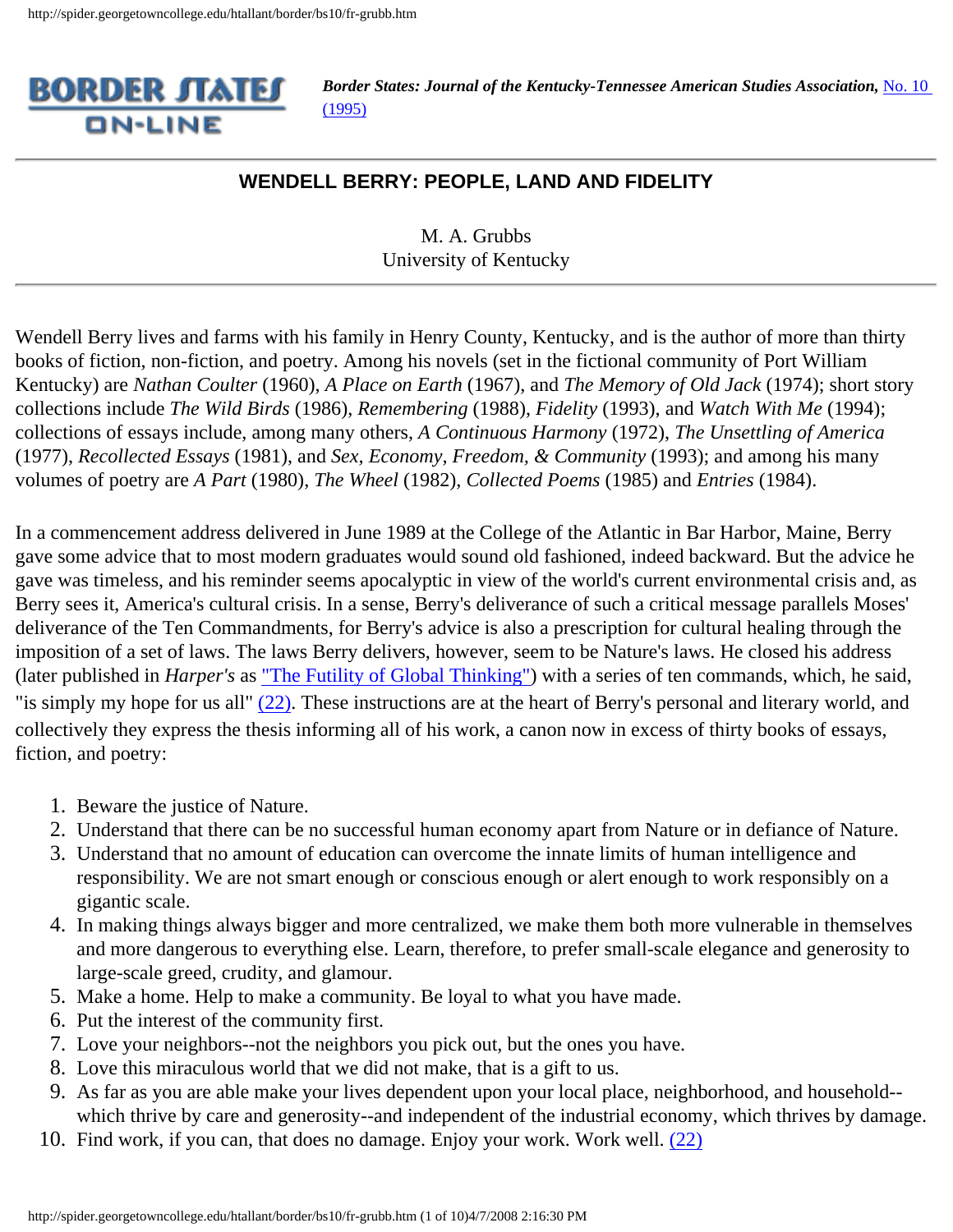Viewed in the context of Berry's canon, this sequence represents far more than a neo-romantic or agrarian appeal to return to "simplicity." To think of his advice in this way is to misinterpret it, for it is more of an oracular warning; either rethink our attitudes toward each other and the natural world, Berry implores, or continue on a path toward natural-, cultural-, and self-annihilation.

Although Berry's tenets echo those of many of his literary ancestors in American literature, his advice is more critical than that of his predecessors, for we now more than ever threaten our existence with destructive potentials unimaginable only a few decades ago. Berry explains our critical condition in "The Loss of the Future," an essay in *The Long-Legged House*:

We have reached a point at which we must either consciously desire and choose and determine the future of the earth or submit to such an involvement in our destructiveness that the earth, and ourselves with it, must certainly be destroyed. And we have come to this at a time when it is hard, if not impossible, to foresee a future that is not terrifying. [\(46\)](#page-9-1)

Berry's work is an ongoing exploration of man's use of and relationship to the land, and his writing constitutes, as Gary Tolliver has said, one man's "continuing search for avenues of reentry into a proper state of harmony with the natural world" [\(13\).](#page-9-2) To proponents of modern "progress," Berry's ideas must seem regressive, unrealistic, radical. But no advice could be more needed and more practical, if we are to progress.

Berry's life, his farm work, his writing and teaching, his home and family, and all that each involves are extraordinarily integrated. He understands his writing as an attempt to elucidate certain connections, primarily the interrelationships and interdependencies of man and the natural world. One of his premises in *The Unsettling of America* at once evinces his notion of cultural and natural interdependency: "Everything in the Creation is related to everything else and dependent on everything else" [\(46\)](#page-9-3). *The Unsettling of America* is about connections and thus ramifications.

Arnold Ehrlich has called the book "a cool, reasoned, lucid and at times poetic explanation of what agribusiness and the mechanization of farming are doing to destroy the American fabric, the community, the household, even the sexual love that is at the basis of *communitas*" [\(10\).](#page-9-4)

The traditional community is one of Berry's central metaphors for cultural and natural harmony. Such a community is a highly intricate alliance in which individuals function as "parts" of a membership, each depending on and affecting all the others. The traditional community, like the traditional farms within it, is a model of interdependency. Berry explains, "A community is the mental and spiritual condition of knowing that the place is shared, and that the people who share the place define and limit the possibilities of each other's lives" (*[LLH](#page-9-1)* 61).

Such an intertwinement of lives is a way of describing a traditional community dance, which is usually circular and cyclic and involves several couples, each partner relying on the other, each couple relying on other couples. The result of this interdependence among the dancers, if each dancer has learned the motions, is harmony. Gurney Norman, a friend of Berry's, has explained that "something basic to people's welfare is present in this sort of community dancing; it has to do with people knowing how to affirm one another and to cooperate, and how to have a good time." The dancers move to the music through the intricacies of the dance, and as each sequence is completed, the cycle begins again. In "People, Land, and Community," an essay in *Standing by Words*, Berry speaks of the analogy between an interweaving dance and the traditional community. While elucidating this metaphor for cultural and natural harmony, he brings together his cyclic ideas of traditional work, apprenticeship,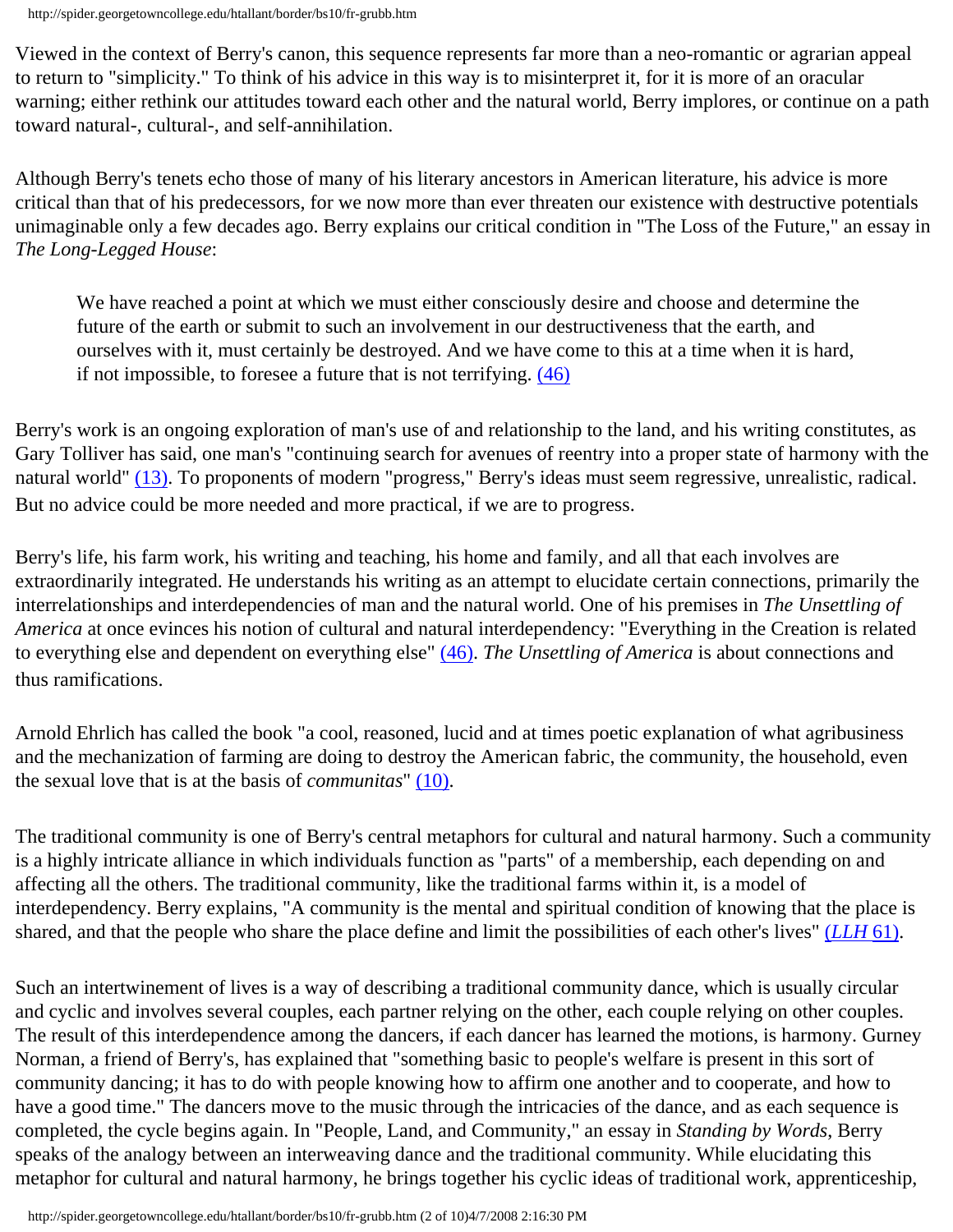and the dead as an intricate part of the living:

People at work in communities three generations old would know that their bodies renewed, time and again, the movements of other bodies, living and dead, known and loved, remembered and loved, in the same shops, houses, and fields. That, of course, is a kind of community dance. And such a dance is perhaps the best way we have to describe harmony. [\(79\)](#page-9-5)

Berry uses the dance metaphor throughout his poetry to describe harmony between humans and nature, between the living and the dead of a community, and between members of the living. The music accompanying the dancers is sometimes the music of the spheres (the notes of which are so drawn out they can be heard only over years, decades, even centuries). Other sources of the music are farmers working or whistling a work song in a field, people working together harmoniously in communities, water running in a stream, and rain.

The modern agricultural crisis, as Berry sees it, is a consequence of widening the gap between the way nature farms and the way man farms. Many modern agricultural theories and practices assume universal applications. But such attitudes and practices constitute an affront to Nature--that is, the particular Nature of a particular place. Traditional farmers are sensitive to the particular needs of their farms; through the years and generations they have looked to the Nature of their place to judge which practices, plants, and animals work and thrive the best, given the farm's conditions: "A man ought to study the wilderness of a place" (*LLH* [206\).](#page-9-1) He explains *The Unsettling of America* that "the land is too various in its kinds, climates, conditions, declivities, aspects, and histories to conform to any generalized understanding or to prosper under generalized treatment...

 To treat every field, or every part of every field, with the same consideration is not farming but industry" [\(31\)](#page-9-3). Farmers, he says in a later essay, "must tend to farms that they know and love, farms small enough to know and love, using tools and methods that they know and love, in the company of neighbors that they know and love" (*[What Are People For?](#page-9-6)* 210).

Berry believes that a "place" has its own ruling Nature. Thus, Berry stresses that a traditional farmer will always consider and adapt his practices to the needs of the land's primal character. Successful and sustainable agriculture, then, as Berry understands it, is possible only by maintaining a cyclic vision, one attuned with Nature, rather than a linear vision, one seeking conquest of Nature.

The more a person is removed from the substance of his work, Berry argues, the greater is his tendency to neglect or to ignore it. He says that a traditional farmer "will walk his fields out of interest; the industrial farmer or manager only out of necessity" (*UA* [188\)](#page-9-3). Traditional care requires a comprehensive, intimate, often passionate knowledge of the Nature of one's place. Berry writes, for example, in *The Unsettling of America*, "A healthy farm culture can be based only upon familiarity and can grow only among a people soundly established upon the land; it nourishes and safeguards a human intelligence of the earth that no amount of technology can satisfactorily replace" [\(43\)](#page-9-3). Berry is the fifth generation of his father's family and the sixth generation of his mother's to farm in Henry County, Kentucky. Loyal to the cyclic vision, he knows the history of his ancestors on the land, and he understands how each has affected the other.

To Berry, farming the land requires the same discipline as writing a poem. John Ditsky calls farming Berry's "paradigm of art" [\(13\)](#page-9-7). And Leon Driskell says frankly that Berry "is the same person when writing as when plowing" [\(63\)](#page-9-8). Traditional farmers, like artists, learn their art through a kind of cultural process, the cyclic view of education, rather than through training or programming, the linear view. Berry explains that the best farming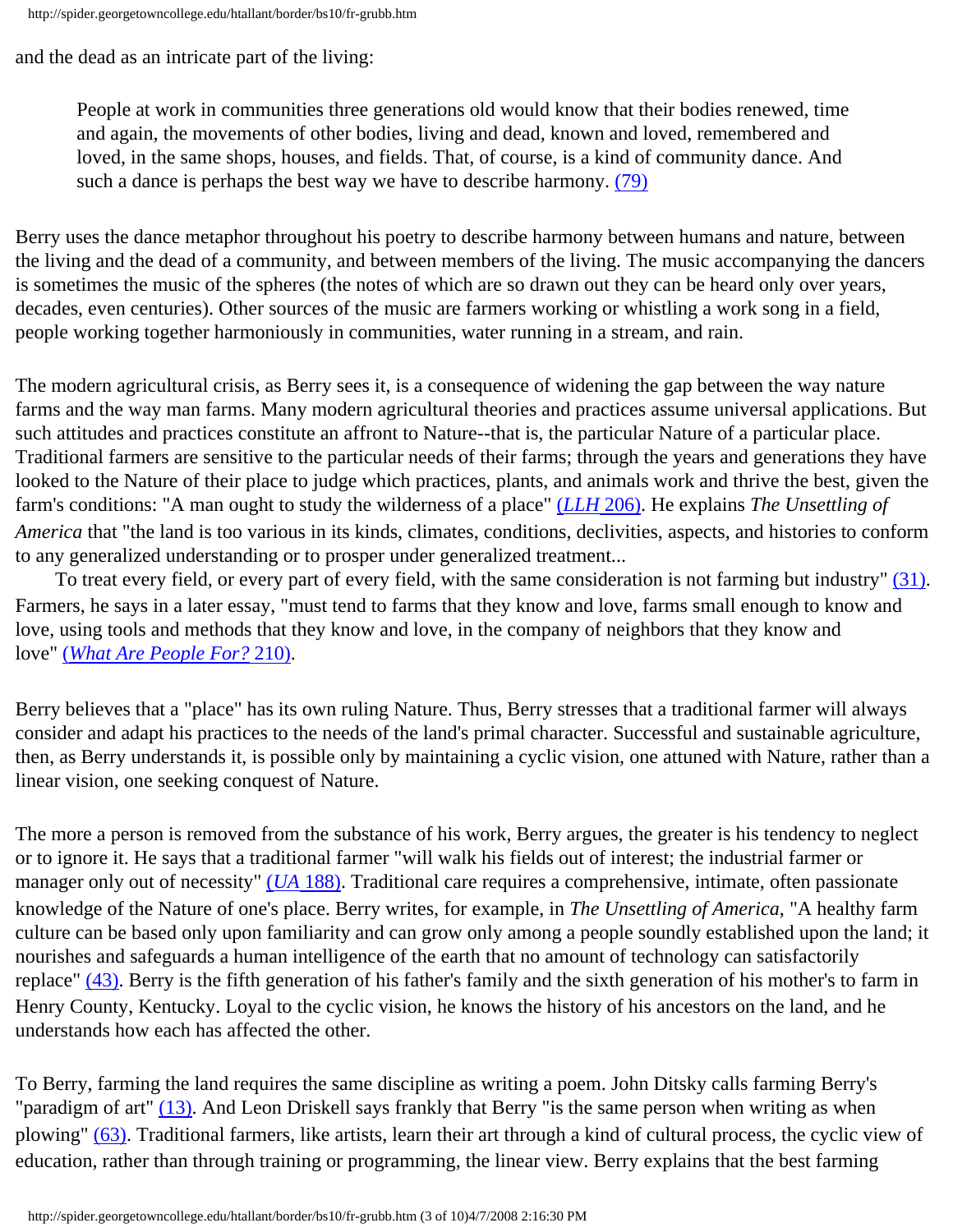grows not only out of factual knowledge but out of cultural tradition; it is learned not only by precept but by example, by apprenticeship; and it requires not merely a competent knowledge of its facts and processes, but also a complex set of attitudes, a certain culturally evolved stance, in the face of the unexpected and the unknown. That is to say, it requires *style* in the highest and richest sense of that term. (*[CH](#page-9-9)* 98)

Like the farmer, the poet must stay in tune with the natural processes of his world, because "the rhythms of the land are an analogue by which we understand ourselves" [\(Prunty 958\)](#page-9-10).

Berry's artistic vision of agricultural work, then, is diametrically opposed to the industrial vision which maximizes agricultural mechanization in order to minimalize human interaction with and care of the land. Separating humans as far as possible from Nature in practice has created a character-killing and "community-killing agriculture, with its monomania of bigness" (*UA* [41\)](#page-9-3).

The modern linear view of progress not only has destroyed many of America's farmlands; it also has been the driving force behind strip mining, deforestation, pollution, and has widened the gap between culture and nature. The current natural resource crisis, in Berry's view, is a direct consequence of our character, and thus the only real hope lies in the change of attitudes. But for such a change to occur and be effective, Berry contends, it must begin on the local level, not under the guise of national "movements." Berry says in "The Futility of Global Thinking" that "the civil rights movement has not given us better communities. The women's movement has not given us better marriages or better households. The environment movement has not changed our parasitic relationship to nature" [\(17\)](#page-9-0).

Aside from our suicidal depletion of natural resources, one of Berry's concerns is that our attitude towards the land necessitates our estrangement from it. Berry has said that "my sense of values comes from what I'm rooted in, what I believe in" [\(Ehrlich 11\).](#page-9-4) To him, Nature, more specifically, the Nature of his particular place, serves as a moral teacher. In "The Nature Consumers," an essay in *The Long-Legged House*, Berry explains one of the dangers inherent in our longing to separate ourselves from the land:

Man cannot be independent of nature. In one way or another he must live in relation to it, and there are only two alternatives: the way of the frontiersman, whose response to nature was to dominate it, to assert his presence in it by destroying it; or the way of Thoreau, who went to natural places to become quiet in them, to learn from them, to be restored by them. To know these places, because to know them is to need them and respect them and be humble before the, is to preserve them. To fail to know them, because ignorance can only be greedy of them, is to destroy them. [\(41-42\)](#page-9-1)

Berry's canon constitutes an urgent call to reevaluate both our use of Nature's "gifts" and our view of ourselves. And it is a plea to redirect our environmental concerns from the abstract notion of our "planet" to the more grounded, familiar notion of our "place" - our homes and our communities. In his address, Berry asked the Bar Harbor graduates, "How, after all, can anybody-- any particular body--do anything to heal a planet?" and he answered, "Nobody can do anything to heal a planet. The suggestion that anybody could do so is preposterous. The heroes of abstraction keep galloping in on their white horses to save the planet--and they keep falling off in front of the grandstand" [\("Futility" 16\)](#page-9-0).

Berry's premise, implicit, often explicit, in almost all of his work, is that we must have a particular place, must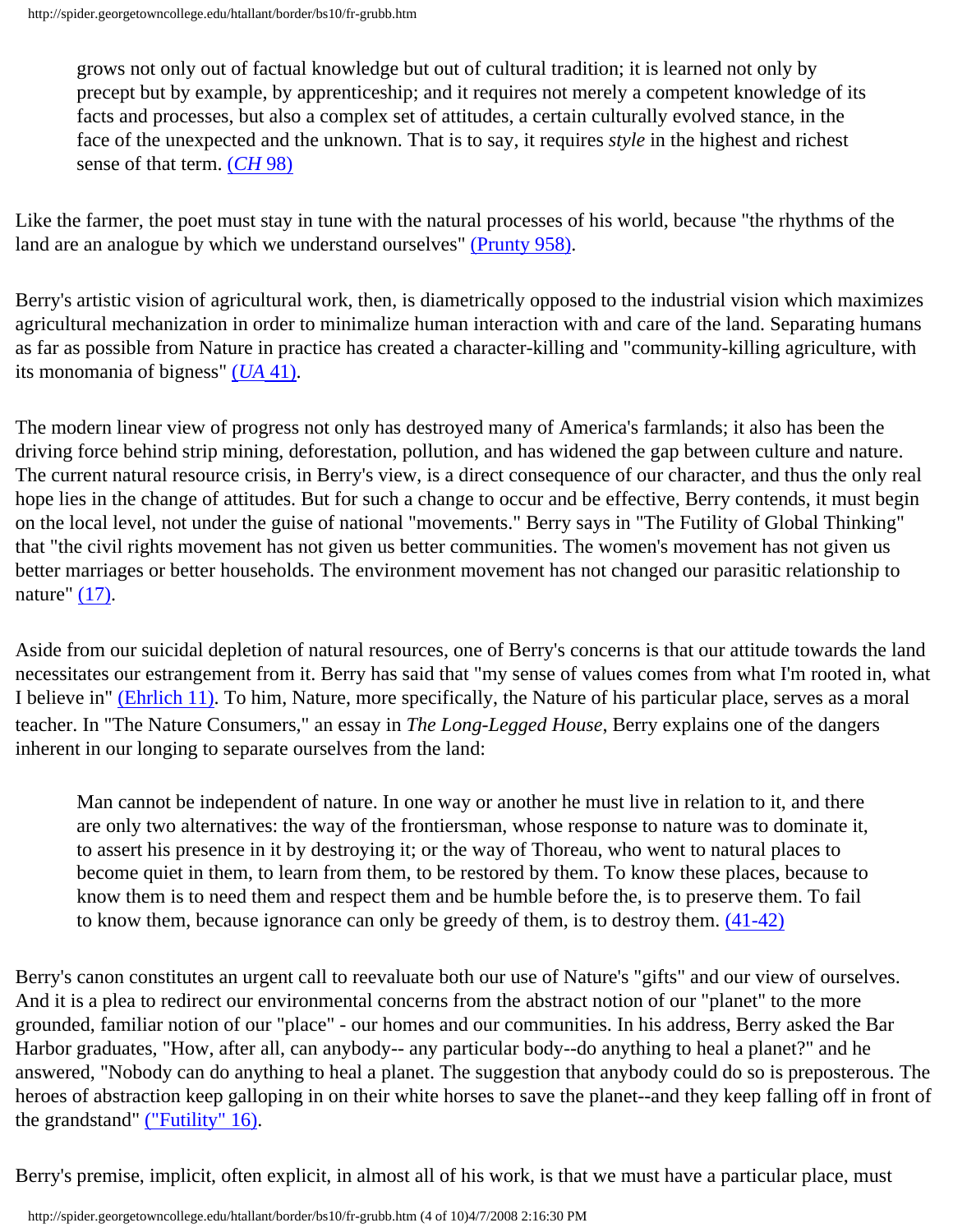identify with it, must learn from it, must love it, must care for it. And only by living in this place long enough, and by attending to the knowledge of those who have lived there before us, will we fully realize the consequences of our presence there: "We may deeply affect a place we own for good or ill," Berry has written, "but our lives are nevertheless included in its life; it will survive us, bearing the results" (*LLH* [143\)](#page-9-1).

## **WORKS CITED**

Berry, Wendell. *A Continuous Harmony: Essays Cultural and Agricultural*. (*CH*) New York: Harcourt, 1972.

---. "The Futility of Global Thinking." *Harper's Magazine* Sept. 1989: 16-22. (Adapted from "Word and Flesh, an essay in *What Are People For?*)

---. *The Long-Legged House*. (*LLH*) New York: Harcourt, 1969.

---. *Standing by Words*. (*SBW*) San Francisco: North Point, 1983.

---. *The Unsettling of America: Culture and Agriculture*. (*UA*) 1977. San Francisco: Sierra Club, 1986.

---. *What Are People For?* (*WPF*) San Francisco: North Point, 1990.

Ditsky, John. "Wendell Berry: Homage to the Apple Tree." *Modern Poetry Studies* 2.1 (1971): 7-15.

Driskell, Leon V. "Wendell Berry." *Dictionary of Literary Biography* 5: 62-66.

Ehrlich, Arnold W. "Wendell Berry" (An interview with Wendell Berry). *Publishers Weekly* 5 Sept. 1977: 10-11.

Norman, Gurney. *From This Valley*. Kentucky Educational Television Video.

Prunty, Wyatt. "Myth, History, and Myth Again." *The Southern Review* 20 (1984): 958-68.

Tolliver, Gary. "Wendell Berry." *Dictionary of Literary Biography* 6: 9-14.

Copyright © 1995, 1999, Middle Tennessee State University. Border States On-Line is hosted by [Georgetown College.](http://www.georgetowncollege.edu/) This page was last updated on 4/1/99. | [Border States On-Line](http://spider.georgetowncollege.edu/htallant/border/Index.htm) | [Site Map](http://spider.georgetowncollege.edu/htallant/index.htm)

This web page is maintained by Dr. Harold D. Tallant, Department of History, Georgetown College 400 East College Street, Georgetown, KY 40324, (502) 863-8075 E-mail: [htallant@georgetowncollege.edu](mailto:htallant@georgetowncollege.edu)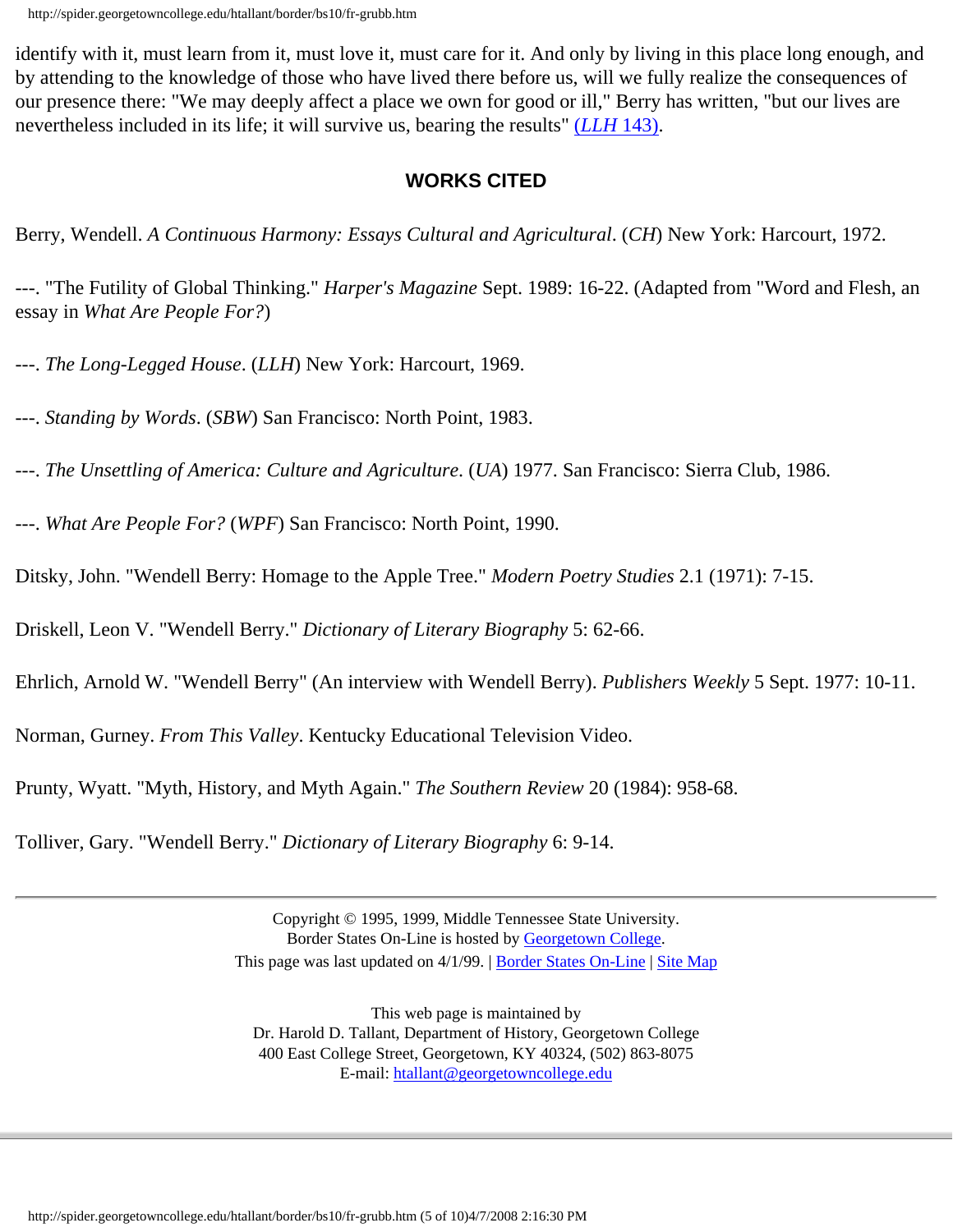

## **WENDELL BERRY: PEOPLE, LAND AND FIDELITY**

M. A. Grubbs University of Kentucky

Wendell Berry lives and farms with his family in Henry County, Kentucky, and is the author of more than thirty books of fiction, non-fiction, and poetry. Among his novels (set in the fictional community of Port William Kentucky) are *Nathan Coulter* (1960), *A Place on Earth* (1967), and *The Memory of Old Jack* (1974); short story collections include *The Wild Birds* (1986), *Remembering* (1988), *Fidelity* (1993), and *Watch With Me* (1994); collections of essays include, among many others, *A Continuous Harmony* (1972), *The Unsettling of America* (1977), *Recollected Essays* (1981), and *Sex, Economy, Freedom, & Community* (1993); and among his many volumes of poetry are *A Part* (1980), *The Wheel* (1982), *Collected Poems* (1985) and *Entries* (1984).

In a commencement address delivered in June 1989 at the College of the Atlantic in Bar Harbor, Maine, Berry gave some advice that to most modern graduates would sound old fashioned, indeed backward. But the advice he gave was timeless, and his reminder seems apocalyptic in view of the world's current environmental crisis and, as Berry sees it, America's cultural crisis. In a sense, Berry's deliverance of such a critical message parallels Moses' deliverance of the Ten Commandments, for Berry's advice is also a prescription for cultural healing through the imposition of a set of laws. The laws Berry delivers, however, seem to be Nature's laws. He closed his address (later published in *Harper's* as ["The Futility of Global Thinking"\)](#page-9-0) with a series of ten commands, which, he said, "is simply my hope for us all" [\(22\)](#page-9-0). These instructions are at the heart of Berry's personal and literary world, and collectively they express the thesis informing all of his work, a canon now in excess of thirty books of essays, fiction, and poetry:

- 1. Beware the justice of Nature.
- 2. Understand that there can be no successful human economy apart from Nature or in defiance of Nature.
- 3. Understand that no amount of education can overcome the innate limits of human intelligence and responsibility. We are not smart enough or conscious enough or alert enough to work responsibly on a gigantic scale.
- 4. In making things always bigger and more centralized, we make them both more vulnerable in themselves and more dangerous to everything else. Learn, therefore, to prefer small-scale elegance and generosity to large-scale greed, crudity, and glamour.
- 5. Make a home. Help to make a community. Be loyal to what you have made.
- 6. Put the interest of the community first.
- 7. Love your neighbors--not the neighbors you pick out, but the ones you have.
- 8. Love this miraculous world that we did not make, that is a gift to us.
- 9. As far as you are able make your lives dependent upon your local place, neighborhood, and household- which thrive by care and generosity--and independent of the industrial economy, which thrives by damage.
- 10. Find work, if you can, that does no damage. Enjoy your work. Work well. [\(22\)](#page-9-0)

Viewed in the context of Berry's canon, this sequence represents far more than a neo-romantic or agrarian appeal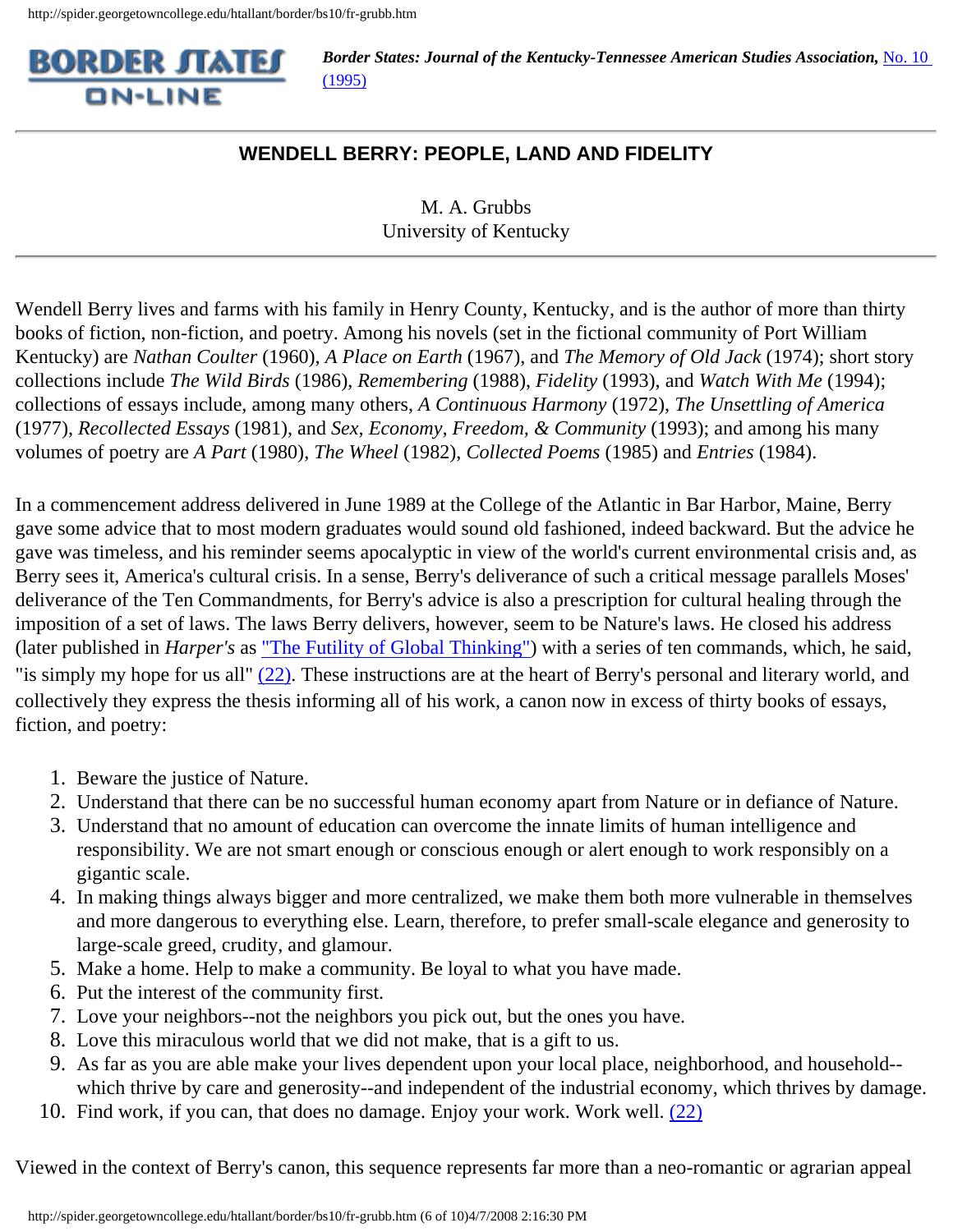to return to "simplicity." To think of his advice in this way is to misinterpret it, for it is more of an oracular warning; either rethink our attitudes toward each other and the natural world, Berry implores, or continue on a path toward natural-, cultural-, and self-annihilation.

Although Berry's tenets echo those of many of his literary ancestors in American literature, his advice is more critical than that of his predecessors, for we now more than ever threaten our existence with destructive potentials unimaginable only a few decades ago. Berry explains our critical condition in "The Loss of the Future," an essay in *The Long-Legged House*:

We have reached a point at which we must either consciously desire and choose and determine the future of the earth or submit to such an involvement in our destructiveness that the earth, and ourselves with it, must certainly be destroyed. And we have come to this at a time when it is hard, if not impossible, to foresee a future that is not terrifying. [\(46\)](#page-9-1)

Berry's work is an ongoing exploration of man's use of and relationship to the land, and his writing constitutes, as Gary Tolliver has said, one man's "continuing search for avenues of reentry into a proper state of harmony with the natural world" [\(13\).](#page-9-2) To proponents of modern "progress," Berry's ideas must seem regressive, unrealistic, radical. But no advice could be more needed and more practical, if we are to progress.

Berry's life, his farm work, his writing and teaching, his home and family, and all that each involves are extraordinarily integrated. He understands his writing as an attempt to elucidate certain connections, primarily the interrelationships and interdependencies of man and the natural world. One of his premises in *The Unsettling of America* at once evinces his notion of cultural and natural interdependency: "Everything in the Creation is related to everything else and dependent on everything else" [\(46\)](#page-9-3). *The Unsettling of America* is about connections and thus ramifications.

Arnold Ehrlich has called the book "a cool, reasoned, lucid and at times poetic explanation of what agribusiness and the mechanization of farming are doing to destroy the American fabric, the community, the household, even the sexual love that is at the basis of *communitas*" [\(10\).](#page-9-4)

The traditional community is one of Berry's central metaphors for cultural and natural harmony. Such a community is a highly intricate alliance in which individuals function as "parts" of a membership, each depending on and affecting all the others. The traditional community, like the traditional farms within it, is a model of interdependency. Berry explains, "A community is the mental and spiritual condition of knowing that the place is shared, and that the people who share the place define and limit the possibilities of each other's lives" (*[LLH](#page-9-1)* 61).

Such an intertwinement of lives is a way of describing a traditional community dance, which is usually circular and cyclic and involves several couples, each partner relying on the other, each couple relying on other couples. The result of this interdependence among the dancers, if each dancer has learned the motions, is harmony. Gurney Norman, a friend of Berry's, has explained that "something basic to people's welfare is present in this sort of community dancing; it has to do with people knowing how to affirm one another and to cooperate, and how to have a good time." The dancers move to the music through the intricacies of the dance, and as each sequence is completed, the cycle begins again. In "People, Land, and Community," an essay in *Standing by Words*, Berry speaks of the analogy between an interweaving dance and the traditional community. While elucidating this metaphor for cultural and natural harmony, he brings together his cyclic ideas of traditional work, apprenticeship, and the dead as an intricate part of the living: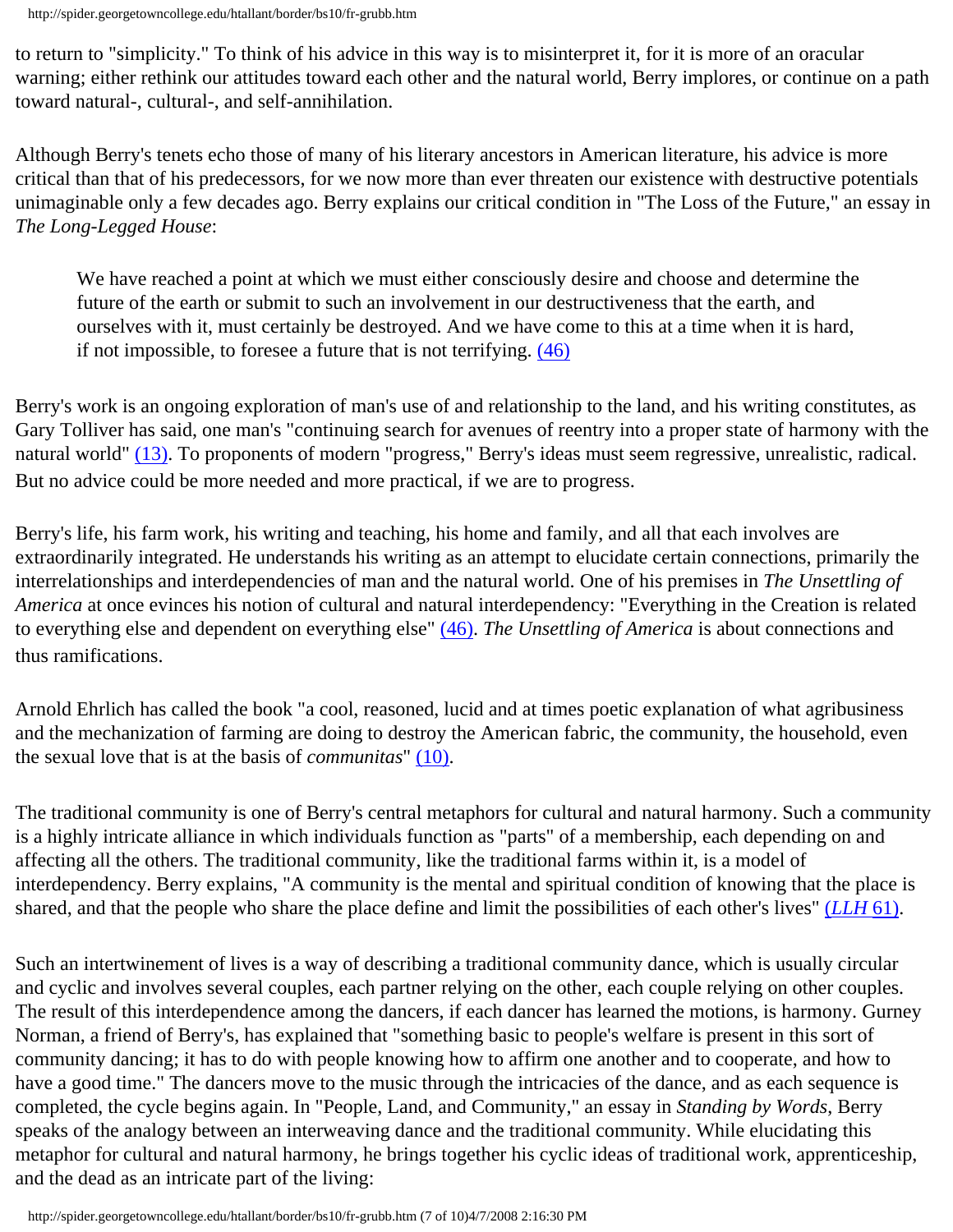People at work in communities three generations old would know that their bodies renewed, time and again, the movements of other bodies, living and dead, known and loved, remembered and loved, in the same shops, houses, and fields. That, of course, is a kind of community dance. And such a dance is perhaps the best way we have to describe harmony. [\(79\)](#page-9-5)

Berry uses the dance metaphor throughout his poetry to describe harmony between humans and nature, between the living and the dead of a community, and between members of the living. The music accompanying the dancers is sometimes the music of the spheres (the notes of which are so drawn out they can be heard only over years, decades, even centuries). Other sources of the music are farmers working or whistling a work song in a field, people working together harmoniously in communities, water running in a stream, and rain.

The modern agricultural crisis, as Berry sees it, is a consequence of widening the gap between the way nature farms and the way man farms. Many modern agricultural theories and practices assume universal applications. But such attitudes and practices constitute an affront to Nature--that is, the particular Nature of a particular place. Traditional farmers are sensitive to the particular needs of their farms; through the years and generations they have looked to the Nature of their place to judge which practices, plants, and animals work and thrive the best, given the farm's conditions: "A man ought to study the wilderness of a place" (*LLH* [206\).](#page-9-1) He explains *The Unsettling of America* that "the land is too various in its kinds, climates, conditions, declivities, aspects, and histories to conform to any generalized understanding or to prosper under generalized treatment...

 To treat every field, or every part of every field, with the same consideration is not farming but industry" [\(31\)](#page-9-3). Farmers, he says in a later essay, "must tend to farms that they know and love, farms small enough to know and love, using tools and methods that they know and love, in the company of neighbors that they know and love" (*[What Are People For?](#page-9-6)* 210).

Berry believes that a "place" has its own ruling Nature. Thus, Berry stresses that a traditional farmer will always consider and adapt his practices to the needs of the land's primal character. Successful and sustainable agriculture, then, as Berry understands it, is possible only by maintaining a cyclic vision, one attuned with Nature, rather than a linear vision, one seeking conquest of Nature.

The more a person is removed from the substance of his work, Berry argues, the greater is his tendency to neglect or to ignore it. He says that a traditional farmer "will walk his fields out of interest; the industrial farmer or manager only out of necessity" (*UA* [188\)](#page-9-3). Traditional care requires a comprehensive, intimate, often passionate knowledge of the Nature of one's place. Berry writes, for example, in *The Unsettling of America*, "A healthy farm culture can be based only upon familiarity and can grow only among a people soundly established upon the land; it nourishes and safeguards a human intelligence of the earth that no amount of technology can satisfactorily replace" [\(43\)](#page-9-3). Berry is the fifth generation of his father's family and the sixth generation of his mother's to farm in Henry County, Kentucky. Loyal to the cyclic vision, he knows the history of his ancestors on the land, and he understands how each has affected the other.

To Berry, farming the land requires the same discipline as writing a poem. John Ditsky calls farming Berry's "paradigm of art" [\(13\)](#page-9-7). And Leon Driskell says frankly that Berry "is the same person when writing as when plowing" [\(63\)](#page-9-8). Traditional farmers, like artists, learn their art through a kind of cultural process, the cyclic view of education, rather than through training or programming, the linear view. Berry explains that the best farming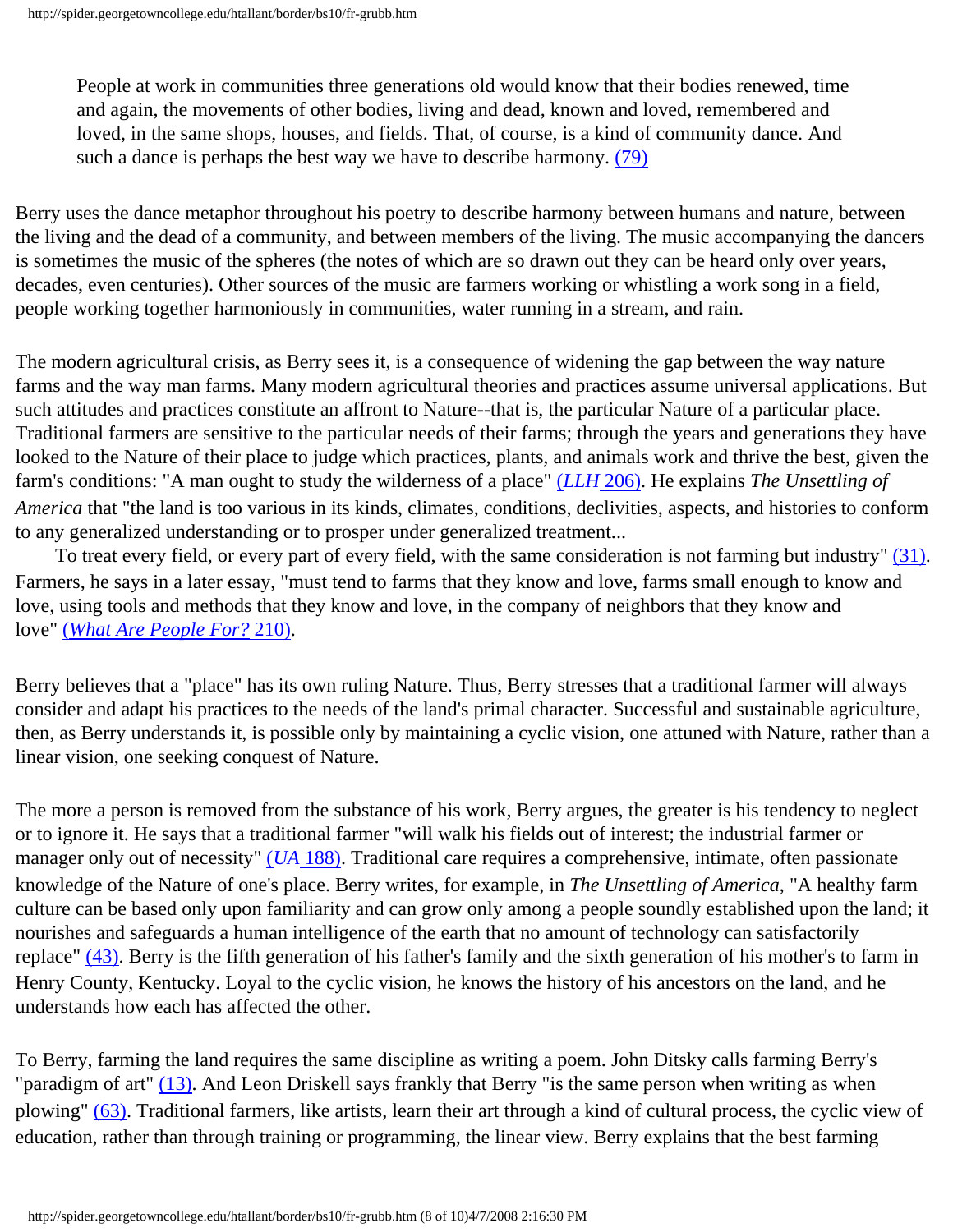grows not only out of factual knowledge but out of cultural tradition; it is learned not only by precept but by example, by apprenticeship; and it requires not merely a competent knowledge of its facts and processes, but also a complex set of attitudes, a certain culturally evolved stance, in the face of the unexpected and the unknown. That is to say, it requires *style* in the highest and richest sense of that term. (*[CH](#page-9-9)* 98)

Like the farmer, the poet must stay in tune with the natural processes of his world, because "the rhythms of the land are an analogue by which we understand ourselves" [\(Prunty 958\)](#page-9-10).

Berry's artistic vision of agricultural work, then, is diametrically opposed to the industrial vision which maximizes agricultural mechanization in order to minimalize human interaction with and care of the land. Separating humans as far as possible from Nature in practice has created a character-killing and "community-killing agriculture, with its monomania of bigness" (*UA* [41\)](#page-9-3).

The modern linear view of progress not only has destroyed many of America's farmlands; it also has been the driving force behind strip mining, deforestation, pollution, and has widened the gap between culture and nature. The current natural resource crisis, in Berry's view, is a direct consequence of our character, and thus the only real hope lies in the change of attitudes. But for such a change to occur and be effective, Berry contends, it must begin on the local level, not under the guise of national "movements." Berry says in "The Futility of Global Thinking" that "the civil rights movement has not given us better communities. The women's movement has not given us better marriages or better households. The environment movement has not changed our parasitic relationship to nature"  $(17)$ .

Aside from our suicidal depletion of natural resources, one of Berry's concerns is that our attitude towards the land necessitates our estrangement from it. Berry has said that "my sense of values comes from what I'm rooted in, what I believe in" [\(Ehrlich 11\).](#page-9-4) To him, Nature, more specifically, the Nature of his particular place, serves as a moral teacher. In "The Nature Consumers," an essay in *The Long-Legged House*, Berry explains one of the dangers inherent in our longing to separate ourselves from the land:

Man cannot be independent of nature. In one way or another he must live in relation to it, and there are only two alternatives: the way of the frontiersman, whose response to nature was to dominate it, to assert his presence in it by destroying it; or the way of Thoreau, who went to natural places to become quiet in them, to learn from them, to be restored by them. To know these places, because to know them is to need them and respect them and be humble before the, is to preserve them. To fail to know them, because ignorance can only be greedy of them, is to destroy them. [\(41-42\)](#page-9-1)

Berry's canon constitutes an urgent call to reevaluate both our use of Nature's "gifts" and our view of ourselves. And it is a plea to redirect our environmental concerns from the abstract notion of our "planet" to the more grounded, familiar notion of our "place" - our homes and our communities. In his address, Berry asked the Bar Harbor graduates, "How, after all, can anybody-- any particular body--do anything to heal a planet?" and he answered, "Nobody can do anything to heal a planet. The suggestion that anybody could do so is preposterous. The heroes of abstraction keep galloping in on their white horses to save the planet--and they keep falling off in front of the grandstand" [\("Futility" 16\)](#page-9-0).

Berry's premise, implicit, often explicit, in almost all of his work, is that we must have a particular place, must